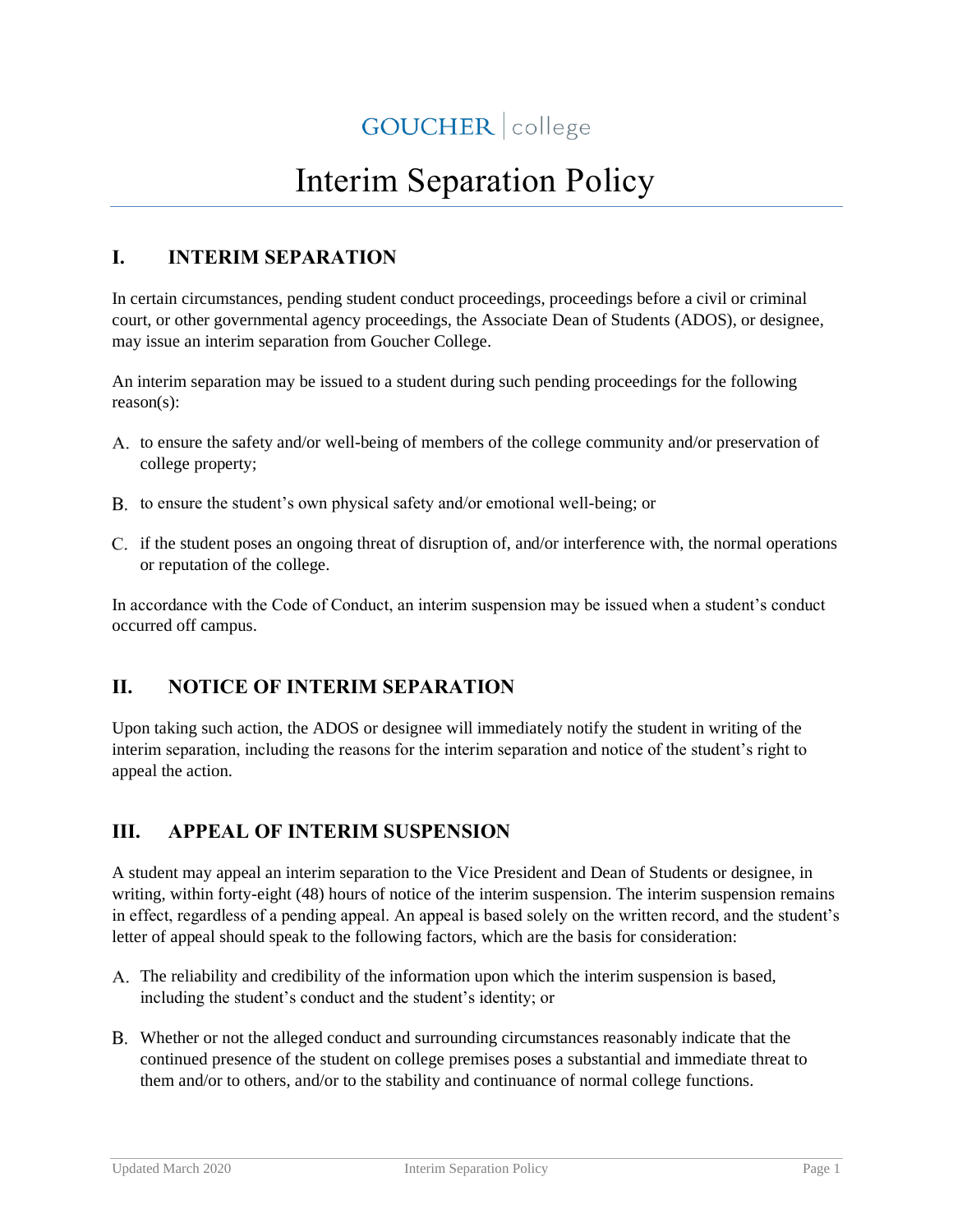## **IV. PROMPT DISCIPLINARY HEARING**

A student under interim separation will have an opportunity for as prompt a disciplinary hearing as possible, within the parameters of the applicable College conduct process.

## **V. IMPACT OF INTERIM SEPARATION**

#### A. Access

As a result of interim separation, the student may be denied access to the residence halls and/or to the overall campus (including classes) and/or to all other College activities or privileges for which the student may be eligible, as the ADOS or designee deems appropriate.

#### Academic Concerns

- 1. The Dean of Students office will notify the student's current instructors and Associate Provost of Undergraduate Education of a student's Interim Separation. No detailed information about the alleged violation will be released to instructors.
- 2. With the assistance of the Associate Provost of Undergraduate Education, and the Title IX coordinator in appropriate cases, and approval of the instructor, a student may arrange to obtain class notes and make up missed assignments and exams, and/or request an incomplete grade. However, such arrangements must be made by phone or online, given that the student may not be present on college property while on Interim Separation.
- 3. The student may want to consult with their advisor and the Associate Provost for Undergraduate Studies about withdrawing for the semester if the student believes the work missed while on Interim Separation cannot be made up. Such a withdrawal will not affect the College's disciplinary processes.
- 4. If the student is found not responsible for the alleged misconduct, they are eligible to return to the College immediately. If the student is found responsible, their eligibility to return to the College depends on the student's sanction(s) and the outcome of the appeal process (if applicable). A student who is suspended should contact the Office of the Dean of Students to discuss the reinstatement process, if and when eligible to reenroll at the College.

#### C. Residence Life Concerns

- 1. Students must vacate their current residence hall assignment within twenty-four hours of being notified of an interim separation.
- 2. Upon return from an interim separation, the student should contact the Office of the Dean of Students for information on the room assignment process.

#### D. Financial concerns

Whether any of the student's for tuition, room or board charges are refunded depends on the outcome of the disciplinary proceeding.

1. Students who are suspended or expelled forfeit all credits and fees paid to the College for the semester in which the misconduct occurred;